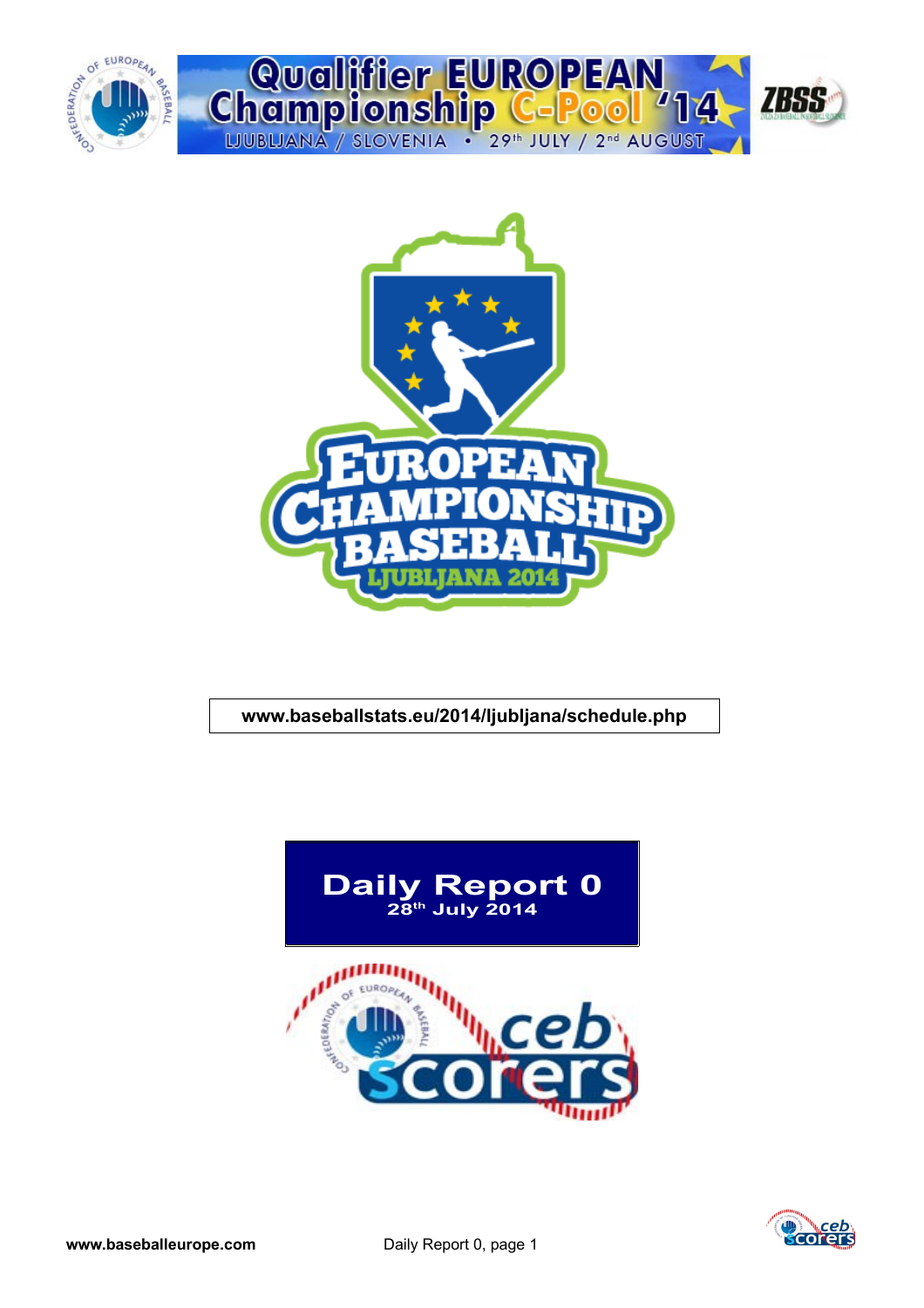



## **Officials**

### Technical Commission

Delegate:

**Paul Bokern (NED)** 

Commissioners:

**Mario Falaschi (ITA)** Jean-Marie Meurant (FRA)

- Umpires
- Joe Berg (ISR) Mauri Hautaniemi (FIN)
- Johan Brandsma (NED) Jozsef Kiss-Jakab (HUN)
- **L** Janez Ciperle (SLO) Cristian Manea (ROM)
- **Digitary David Dilworth (IRL) Comparent Contract Contract Property** John-Arne Nyland (NOR)
- **Janis Ertners (LAT)** Tomislav Ozimec (CRO)

#### **Scorekeepers**

**Andrea Maestri (ITA)** Contract Constantine Constantine Mateurs Constantine Constantine Constantine Constantine Constantine Constantine Constantine Constantine Constantine Constantine Constantine Constantine Constantine Co **Edvard Smolnikar (SLO)** 

#### Scoring Director **Fausto Nardi (ITA)**

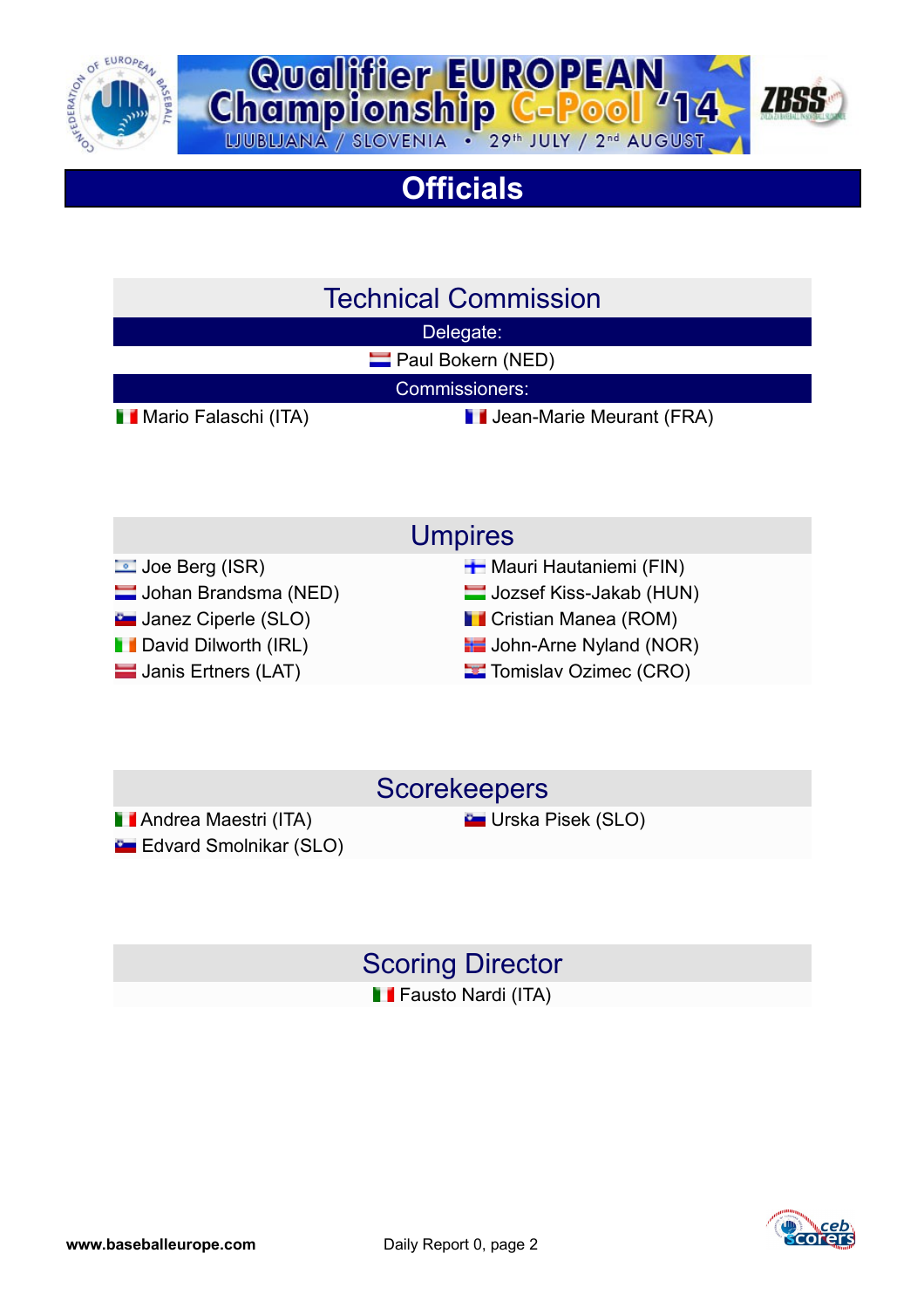

# **Championship C-Pool** '14



# **Roster**

### $Find$

| ##                | Name                    | Pos              | B/T                       | C1 | Date of Birth |
|-------------------|-------------------------|------------------|---------------------------|----|---------------|
|                   |                         |                  |                           |    |               |
| $\circ$           | MUNOZ Antonio           | P/OF             | R/R                       | SR | 24/02/1982    |
| $\mathbf{1}$      | PARKKINEN Tapio         | ΟF               | R/R                       | SR | 06/08/1985    |
|                   | 2/24 KAISTINEN Jere     | OF               | $\mathbb{L} / \mathbb{L}$ | SR | 05/09/1977    |
| 3                 | SAARISTO Jussi          | OF               | R/R                       | SR | 11/10/1977    |
| 4                 | LIIRI Timo              | P/IF             | R/R                       | SR | 18/03/1980    |
| 5                 | KORVENMAA Matti         | ΟF               | R/R                       | SR | 24/02/1982    |
| 6                 | LEE Heedo               | UT               | R/R                       | SR | 29/06/1987    |
| $\overline{7}$    | FERNANDEZ Sergio IF     |                  | R/R                       | SR | 29/10/1983    |
| $\,8\,$           | SALMENPERA Pertteli P/C |                  | R/R                       | SR | 05/01/1976    |
| 9                 | SAARMAN Ville-Herman    | P/OF             | R/R                       | SR | 30/10/1982    |
| 11                | NYMARK Sebastian        | P/IF             | L/R                       | SR | 03/10/1972    |
| $12 \overline{ }$ | KURVINEN Jukka          | $IF/OF$ $R/R$    |                           | SR | 10/09/1978    |
| 14                | MUUKKONEN Juha          | $IF/OF$ $L/R$    |                           | SR | 25/09/1978    |
| 17                | BOVE Jesse              | P/C              | R/R                       | SR | 03/10/1997    |
| 18                | HAATAJA Dan             | IF               | R/R                       | SR | 10/10/1995    |
| 22                | ROPPONEN Tuomas         | $P/OF$ $R/R$     |                           | SR | 25/03/1978    |
| 23                | TOLPPANEN Olli          | P/IF             | R/R                       | SR | 04/08/1978    |
| 25                | KUMPULAINEN Antii       | IF               | R/R                       | SR | 23/02/1980    |
| 2/24              | KAISTINEN Jere          | Head Coach       |                           |    |               |
| 22                | ROPPONEN Tuomas         | Ass. Coach       |                           |    |               |
| 25                | KUMPULAINEN Antii       | Ass. Coach       |                           |    |               |
|                   | <b>BOVE Carmen</b>      | Material Keepery |                           |    |               |

## **Roster**

#### **Hungary HUN**

| ##                | Name                | Pos            | B/T | C1    | Date of Birth |
|-------------------|---------------------|----------------|-----|-------|---------------|
|                   |                     |                |     | $- -$ |               |
| $\mathbf{1}$      | DARABOS Gabor       | P/IF           | R/R | SR    | 27/07/1973    |
|                   | 2/4 FOLDESSY Miklos | OF             | R/R | SR    | 04/11/1978    |
|                   | 3/20 ILLES Imre     | $\mathsf{C}^-$ | R/R | SR    | 02/03/1977    |
| 5                 | TOTH Krisztian      | IF             | R/R | SR    | 15/01/1998    |
| $\overline{7}$    | CSALLO Andras       | P/OF           | R/R | SR    | 21/04/1994    |
| 8                 | RADVANYI Tamas      | P/OF           | R/R | SR    | 14/04/1992    |
| 9                 | GOOR Csaba          | IF             | R/R | SR    | 22/10/1989    |
| 11                | LUPTAK Peter        | UT             | R/R | SR    | 18/04/1978    |
| 12                | HALMOS Balazs       | IF.            | R/R | SR    | 17/03/1976    |
| 13                | BALOGH Imre         | $\mathsf{P}$   | R/R | SR    | 02/12/1991    |
| 17                | MORUA Roberto       | C/OF           | R/R | SR    | 20/04/1971    |
| 18                | VARKONYI Attila     | $\mathbf{P}$   | R/R | SR    | 26/06/1972    |
| 19                | ANDO Jozsef         | ΟF             | R/R | SR    | 19/07/1974    |
| 20/3              | ERDELYI Daniel      | IF             | R/R | SR    | 22/10/1977    |
| 21                | GOOR Norbert        | OF             | R/R | SR    | 23/01/1987    |
| 22                | TOTH Kornel         | OF             | R/R | SR    | 01/07/1977    |
| 23                | KOREIN Atilla       | IF/OF          | R/R | SR    | 09/06/1976    |
|                   | 24/10 NEMETH Balazs | C/IF           | R/R | SR    | 15/01/1976    |
| 25                | BALASKO Akos        | P/IF           | R/R | SR    | 14/02/1995    |
| 14                | HOGENBURG Tamas     | Manager        |     |       |               |
| $12 \overline{ }$ | HALMOS Balazs       | Coach          |     |       |               |
| 17                | MORUA Roberto       | Coach          |     |       |               |

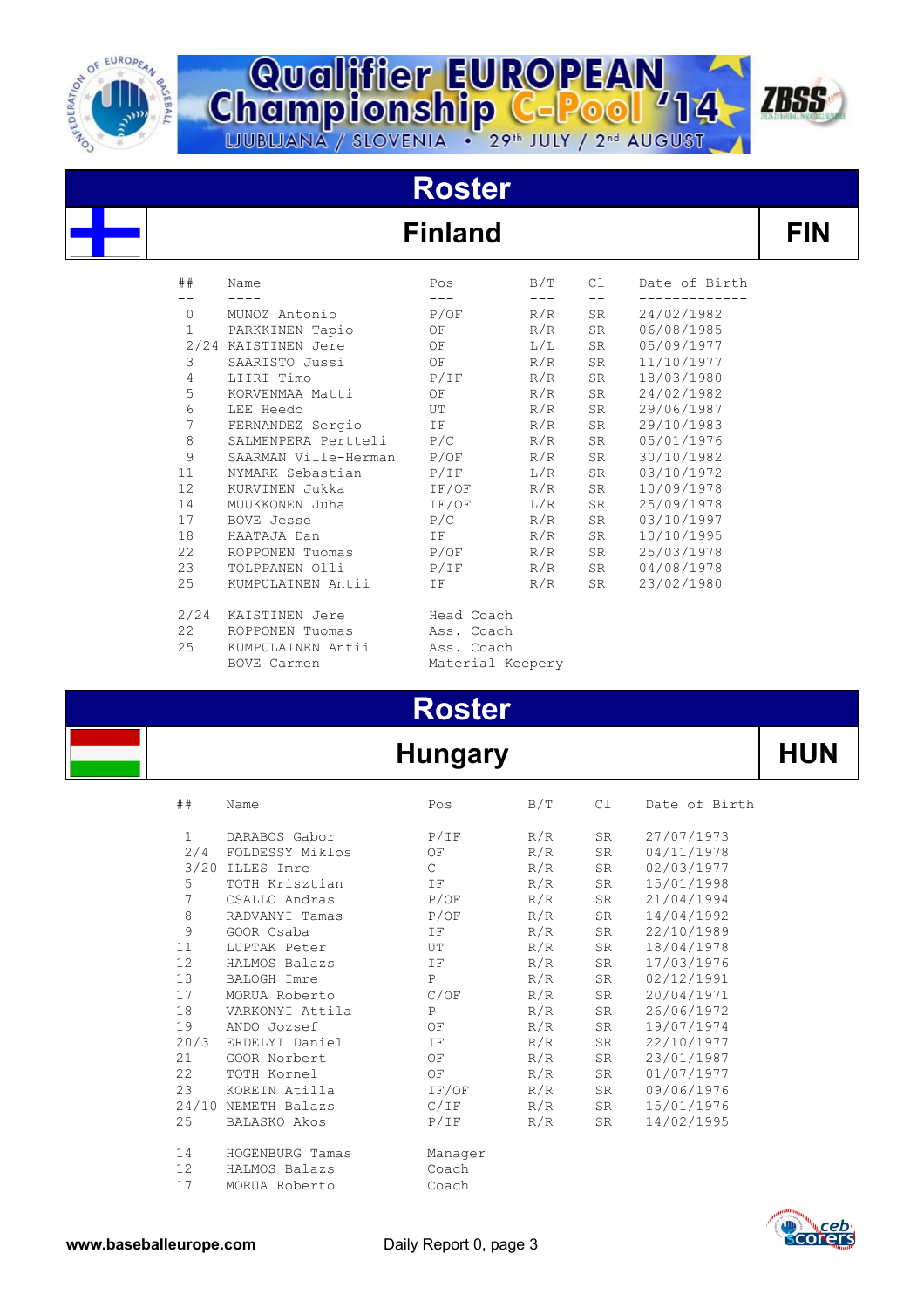

# **Championship C-Pool** 14



# **Roster**

### **Ireland**

| ##             | Name                 | Pos           | B/T                     | Cl —      | Date of Birth |
|----------------|----------------------|---------------|-------------------------|-----------|---------------|
|                |                      |               |                         |           |               |
| 2              | MITCHELL Sean        | P             | R/R                     | <b>SR</b> | 07/09/1968    |
| 5              | PITA Jimmy           | ΙF            | R/R                     | <b>SR</b> | 20/12/1986    |
| $\overline{7}$ | GEOGHEGAN Frank      | OF            | R/R                     | SR        | 08/06/1984    |
| 11             | CUEVAS Jamie         | ΙF            | L/L                     | SR        | 20/06/1969    |
| 12             | FARRELL Jack         | P             | R/R                     | SR        | 23/08/1994    |
| 17             | FERRATO Michael-Anth | $\mathcal{C}$ | R/R                     | <b>SR</b> | 18/03/1990    |
| 18             | FOX Alan             | OF            | R/R                     | SR        | 01/02/1982    |
| 19             | HERNANDEZ Tommy      | IF            | R/R                     | SR        | 09/03/1983    |
| 22             | POWER Brendan        | IF            | R/R                     | <b>SR</b> | 11/08/1987    |
| 27             | TREACY Mark          | $\mathcal{C}$ | R/R                     | <b>SR</b> | 20/04/1996    |
| 31             | ANGLIN Nathaniel     | P/IF          | R/R                     | <b>SR</b> | 21/06/1985    |
| 33             | WOODBURNE Daniel     | P/OF          | R/R                     | SR.       | 15/12/1979    |
| 58             | FARRELL Leo          | OF            | $\mathbb{L}/\mathbb{L}$ | SR        | 05/09/1988    |
| 85             | HOLLOWAY Alex        | P             | R/R                     | SR        | 17/01/1999    |
| 87             | CUNNINGHAM Joe       | P/OF          | R/R                     | SR        | 01/05/2006    |
| 67             | KARNES Scott         | Coach         |                         |           |               |

|   |    |                   | <b>Roster</b>   |     |    |               |            |
|---|----|-------------------|-----------------|-----|----|---------------|------------|
| ✿ |    |                   | <b>Israel</b>   |     |    |               | <b>ISR</b> |
|   | ## | Name              | Pos             | B/T | Cl | Date of Birth |            |
|   | 6  | KREMER Dean       | P/OF            | R/R | SR | 07/01/1996    |            |
|   | 8  | GAL Oren          | ΙF              | R/R | SR | 19/07/1987    |            |
|   | 10 | ISAAC Jonathan    | ΟF              | R/R | SR | 10/07/1989    |            |
|   | 12 | WEISS Josh        | OF              | R/R | SR | 26/12/1981    |            |
|   | 13 | EREL Tal          | P/C             | R/R | SR | 16/06/1996    |            |
|   | 15 | WEISS David       | ΟF              | R/R | SR | 12/09/1994    |            |
|   | 19 | WEINBERG Aric     | OF              | L/R | SR | 18/12/1985    |            |
|   | 20 | TZIPPIN Yuli      | P/OF            | R/R | SR | 02/08/1993    |            |
|   | 21 | LEICHMAN Alon     | $\mathsf{P}$    | R/R | SR | 29/05/1989    |            |
|   | 22 | KURZ Amit         | C/IF            | R/R | SR | 20/08/1988    |            |
|   | 23 | GOTTLIEB Orr      | P/OF            | R/R | SR | 27/09/1981    |            |
|   | 25 | BEN-AMRAM Yotam   | P/OF            | R/R | SR | 25/07/1997    |            |
|   | 28 | KATZ Ophir        | C/OF            | R/R | SR | 03/04/1987    |            |
|   | 32 | ROTHEM Dan        | P/IF            | R/R | SR | 03/12/1976    |            |
|   | 33 | MAOZ Eitan        | $\mathsf{C}$    | L/R | SR | 21/12/1989    |            |
|   | 35 | FISH Nate         | ΙF              | R/R | SR | 02/01/1980    |            |
|   | 36 | LIPETZ Shlomo     | $\mathbf{P}$    | R/R | SR | 11/02/1979    |            |
|   | 39 | ROSEMBAUM Simon   | P/IF            | R/R | SR | 28/12/1993    |            |
|   | 37 | KANIA Richard     | Manager         |     |    |               |            |
|   |    | KURZ Peter        | General Manager |     |    |               |            |
|   | 40 | RABINOWITZ Jake   | Coach           |     |    |               |            |
|   | 4  | SREJBEROVA Zuzana | Coach           |     |    |               |            |

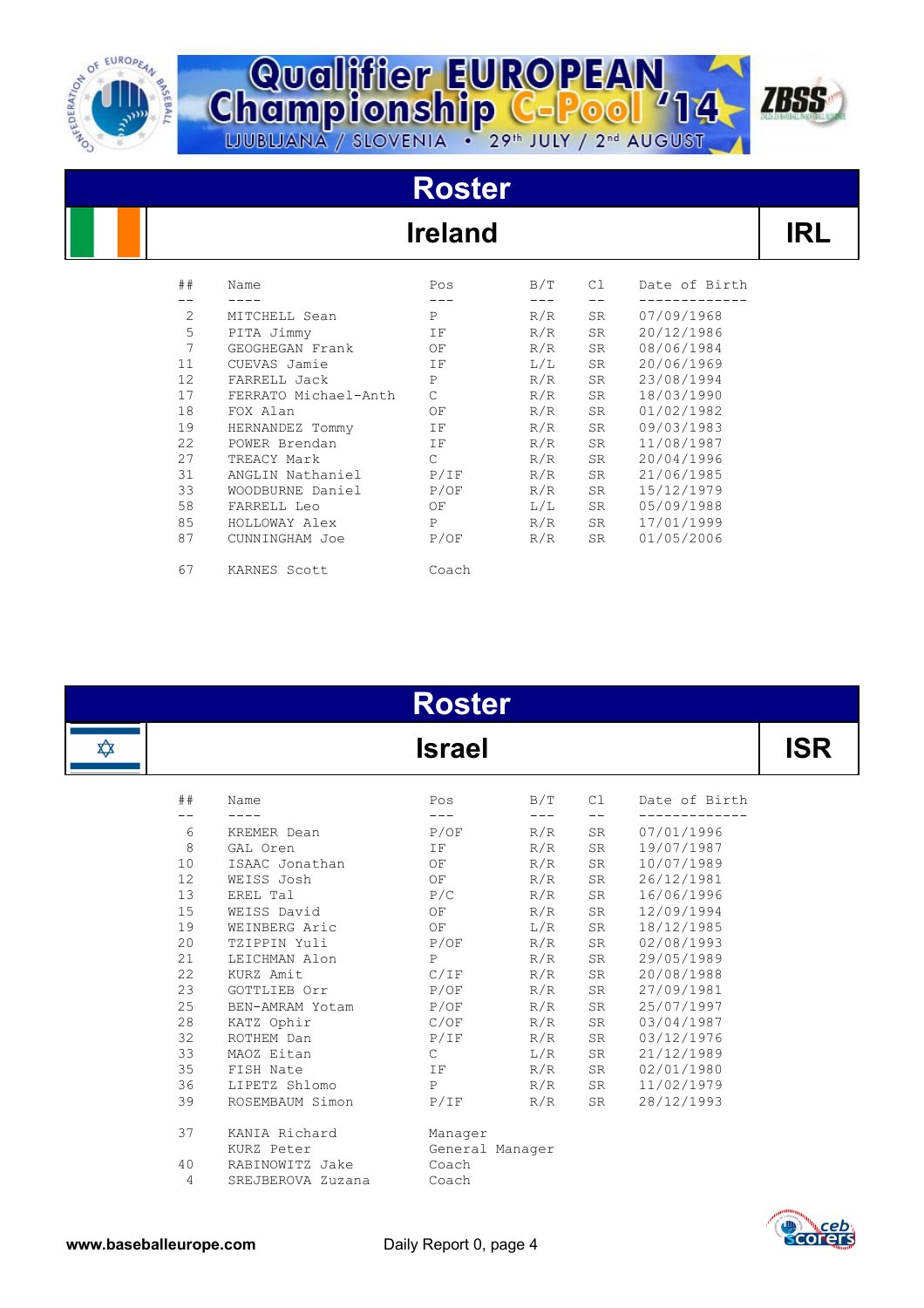

# **Championship C-Pool** 14



# **Roster**

#### Latvia

| ##             | Name               | Pos        | B/T   | C1                                                                                                                                                                                                                             | Date of Birth |
|----------------|--------------------|------------|-------|--------------------------------------------------------------------------------------------------------------------------------------------------------------------------------------------------------------------------------|---------------|
|                |                    | $---$      | $---$ | $- -$                                                                                                                                                                                                                          |               |
| 2              | ALDINS Kristaps    | OF         | L/R   | SR                                                                                                                                                                                                                             | 17/09/1981    |
| 3              | DUSELIS Kristaps   | P/IF       | R/R   | SR                                                                                                                                                                                                                             | 05/07/1980    |
| $\overline{4}$ | STERNFELDS Kaspars | P/OF       | R/R   | SR                                                                                                                                                                                                                             | 21/07/1991    |
| 5              | DUSELIS Janis      | P/IF       | R/L   | SR                                                                                                                                                                                                                             | 10/05/1986    |
| 6              | ANSONS Andis       | UT         | L/R   | SR                                                                                                                                                                                                                             | 03/11/1983    |
| 7              | SKRASTINS Agris    | IF 1       | L/R   | SR                                                                                                                                                                                                                             | 10/11/1992    |
| 10             | KNOPKENS Arturs    | IF/OF      | R/R   | SR                                                                                                                                                                                                                             | 30/12/1986    |
| 13             | SAMOILOVS Alvils   | P/OF       | R/R   | SR                                                                                                                                                                                                                             | 02/10/1985    |
| 16             | GUTMANIS Andris    | P/C        | R/R   | SR                                                                                                                                                                                                                             | 16/06/1992    |
| 17             | GEIDANS Vilnis     | P/OF       | L/R   | SR                                                                                                                                                                                                                             | 31/10/1981    |
| 18             | STASUNS Nikita     | P/IF       | R/R   | SR and the set of the set of the set of the set of the set of the set of the set of the set of the set of the set of the set of the set of the set of the set of the set of the set of the set of the set of the set of the se | 16/05/1994    |
| 21             | NAGLIS Edgars      | P          | L/R   | SR                                                                                                                                                                                                                             | 17/02/1986    |
| 25             | KIRIJAKS Leonids   | P/OF       | R/R   | SR                                                                                                                                                                                                                             | 16/06/1991    |
| 33             | MUCENIEKS Arturs   | UT         | L/L   | SR                                                                                                                                                                                                                             | 09/05/1988    |
| 50             | BIRULIS Ainars     | OF         | R/R   | SR                                                                                                                                                                                                                             | 29/05/1982    |
| 51             | RIMICANS Ritvars   | IF/OF      | L/R   | SR                                                                                                                                                                                                                             | 27/07/1983    |
| 55             | SILAVS Janis       | P          | R/R   | SR                                                                                                                                                                                                                             | 12/03/1992    |
| 77             | ALEKSEJEVS Igors   | UT         | L/R   | SR                                                                                                                                                                                                                             | 26/11/1982    |
| 2              | ALDINS Kristaps    | Head Coach |       |                                                                                                                                                                                                                                |               |

15 BOWMAN Roger<br>
ABELITIS Kaspars Medical Assistance - .<br>ABELITIS Kaspars<br>USANE Liga

Team Manager

# **Roster**

#### **Norway**

| ##             | Name                 | Pos            | B/T | C1 | Date of Birth |  |  |
|----------------|----------------------|----------------|-----|----|---------------|--|--|
|                |                      |                |     |    |               |  |  |
| $\mathbf{1}$   | JOHANSEN Bendik      | IF/OF          | R/L | SR | 12/06/1993    |  |  |
| $\mathbf{2}$   | BACH Christopher     | C/IF           | L/R | SR | 03/04/1999    |  |  |
| 3              | BJORNSON Erik        | UT             | R/R | SR | 28/12/1996    |  |  |
| $\overline{4}$ | PEREZ Alejandro      | OF             | R/R | SR | 20/08/1983    |  |  |
| 5              | BACH Nicholas        | P/IF           | R/R | SR | 03/04/1999    |  |  |
| 6              | ALVAREZ Jaliet       | P/IF           | R/R | SR | 05/01/1991    |  |  |
| $\overline{7}$ | FJELLVANG Emil       | P/IF           | R/R | SR | 02/11/1989    |  |  |
| 8              | DUDEK Mathias        | UT             | R/R | SR | 14/02/1997    |  |  |
| 9              | RUST Robert          | P/IF           | R/R | SR | 02/06/1996    |  |  |
| 10             | LASSEN Benjamin      | UT             | R/R | SR | 15/09/1986    |  |  |
| 12             | HOLLERUD Tormod      | OF             | R/R | SR | 28/11/1981    |  |  |
| 13             | NILSEN Aleksander    | P              | R/R | SR | 06/03/1985    |  |  |
| 14             | HEGSTAD Eilev        | IF -           | R/R | SR | 25/04/1991    |  |  |
| 16             | MELING Erlend        | IF/OF          | R/R | SR | 22/10/1997    |  |  |
| 17             | TONNESSEN Sven       | P/IF           | L/L | SR | 20/01/1984    |  |  |
| 18             | WESTRANG Christoffer | $\mathcal{C}$  | L/R | SR | 03/05/1986    |  |  |
| 19             | HARS Martinius       | IF/OF          | R/R | SR | 12/10/1992    |  |  |
| 20             | HANSELMANN Henrik    | $C/IF$ $R/R$   |     | SR | 26/04/1979    |  |  |
| 30             | MORCH Adrian         | P              | R/R | SR | 01/12/1991    |  |  |
| 27             | BACH Brian           | Manager        |     |    |               |  |  |
| 15             | WEBER Hans Fabian    | Pitching Coach |     |    |               |  |  |
| 25             | DUNCKER Karl         | Bench Coach    |     |    |               |  |  |
| 11             | GLOUX Yann           | OF Coach       |     |    |               |  |  |

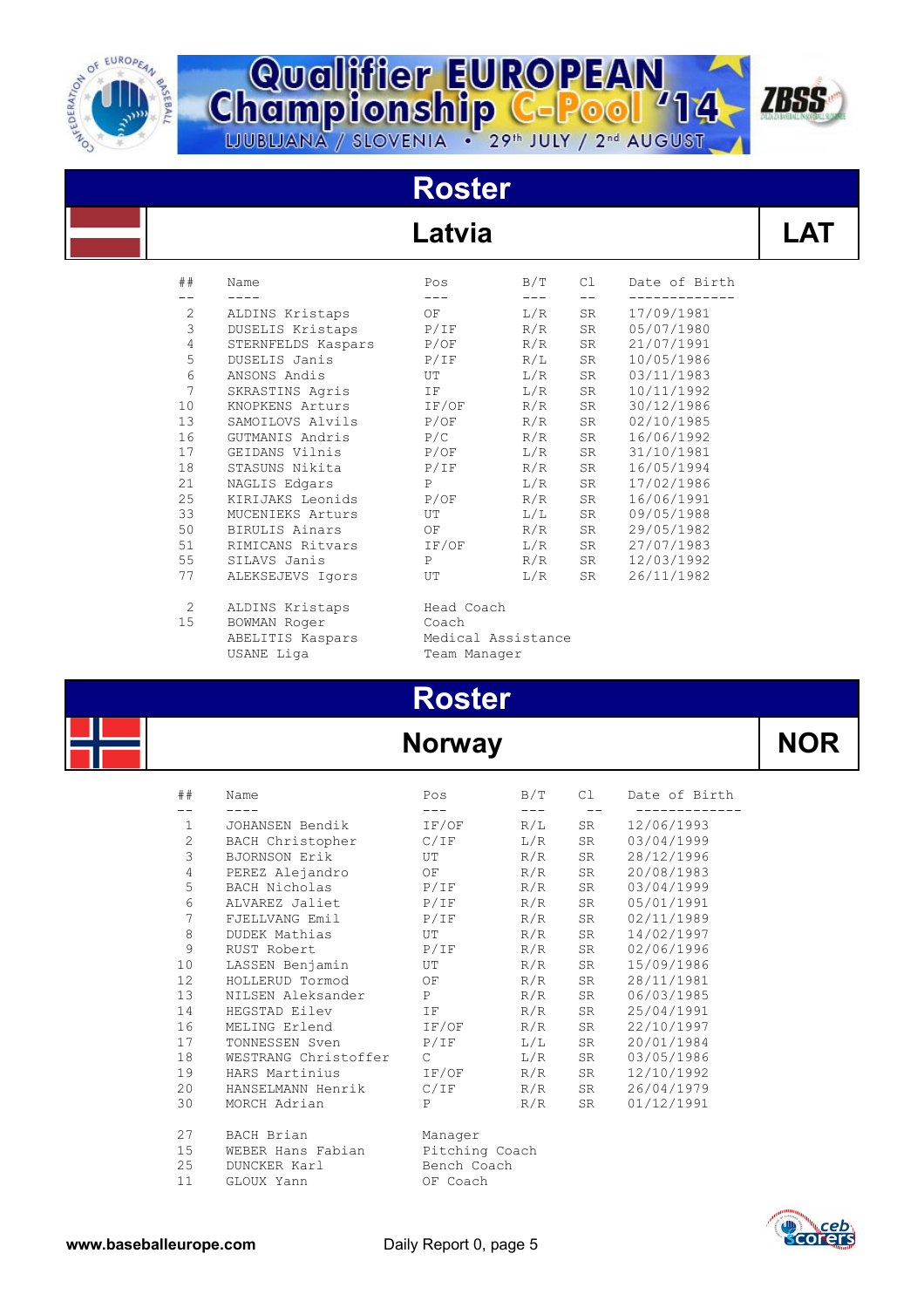



### **Roster**

#### **Romania ROM**

| N<br>P | Ί |  |
|--------|---|--|
|--------|---|--|

| ##              | Name                       | Pos           | B/T | C1 | Date of Birth |
|-----------------|----------------------------|---------------|-----|----|---------------|
| $\mathbf{1}$    | GAVRILA Catalin            | P/IF          | R/R | SR | 30/07/1985    |
|                 | 3/18 PIRVU Eduard          | $\, {\bf P}$  | R/R | SR | 18/08/1994    |
| 4               | ADUMITRACHIOAIE Gab.       | P             | R/R | SR | 30/10/1967    |
| 5               | PREDA Andrian              | ΟF            | R/R | SR | 04/01/1987    |
| $7\overline{ }$ | TOCU Liviu I.              | $\mathcal{C}$ | R/R | SR | 01/04/1980    |
| 8/2             | APOSTOAEI Andrei           | P/IF          | R/R | SR | 15/06/1984    |
| 9               | PANAITESCU Dan C.          | P/IF          | L/L | SR | 02/08/1982    |
| 10              | NIKOLICI Klaus             | OF            | R/R | SR | 22/10/1990    |
| 11              | MANOLE Lucian              | $\mathsf{C}$  | R/R | SR | 26/02/1988    |
|                 | 12/15 ADUMITRACHIOAIE And. | $\mathbf{P}$  | R/R | SR | 29/01/1997    |
| 13              | MIHAI Andrei A.            | $\mathsf C$   | R/R | SR | 07/10/1994    |
|                 | 14/8 LAZAR Catalin         | $\mathbf{P}$  | R/R | SR | 10/01/1989    |
|                 | 15/6 SUSANU Sergiu         | P             | R/R | SR | 03/06/1992    |
| 16              | MIRESCU Andrei             | IF            | R/R | SR | 02/06/1979    |
|                 | 17/12 BURLEA Mihai         | P             | R/R | SR | 24/08/1983    |
| 19              | CONSTANTINESCU Gabr.       | ΙF            | R/R | SR | 10/03/1989    |
| 4               | ADUMITRACHIOAIE Gab.       | Manager       |     |    |               |
| 9               | PANAITESCU Dan C.          | Coach         |     |    |               |
| 16              | MIRESCU Andrei             | Coach         |     |    |               |
| 18/3            | GOTWALD Ingo               | Coach         |     |    |               |







87 DROBNAK Igor IF L/R SR 22/02/1983 89 BIZJAK Andrej P/IF R/R SR 30/04/1978 94 JERMAN Matic A. OF R/R SR 09/07/1994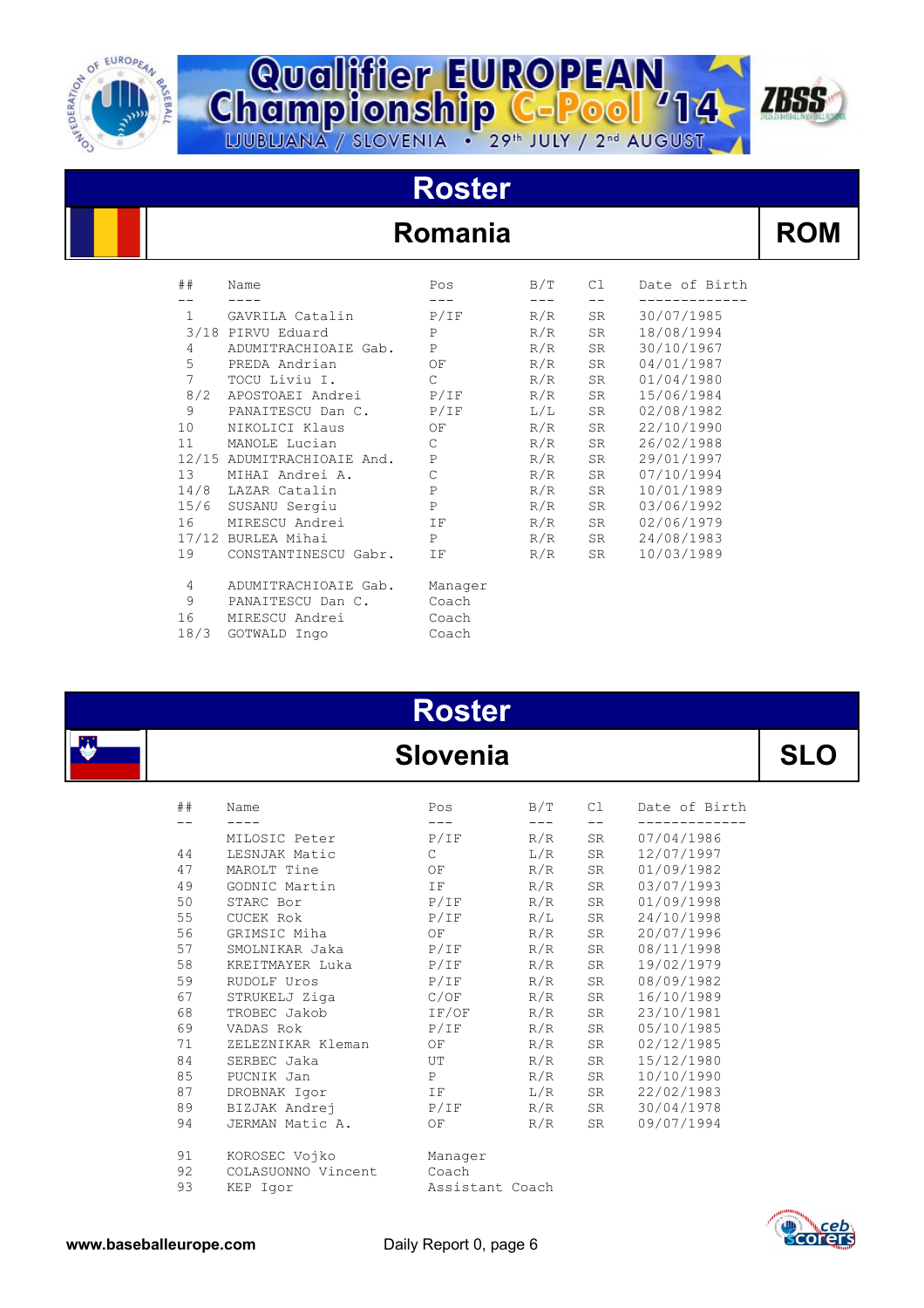



**Teams Pool A Pool B** Hungary Finland Finland Latvia **I** Ireland **I** Romania **I** Israel Slovenia

| <b>Schedule</b>                 |                                |                 |      |                                                    |                                               |                           |  |  |  |  |
|---------------------------------|--------------------------------|-----------------|------|----------------------------------------------------|-----------------------------------------------|---------------------------|--|--|--|--|
| Game                            | At time                        | <b>Ballpark</b> | Pool | Home team<br>Tuesday 29 <sup>th</sup> July         | <b>Visiting team</b>                          | <b>Final Score</b><br>Inn |  |  |  |  |
| 01                              | 10:00                          | Jezica          | A    | <b>I</b> Ireland                                   | <b>Norway</b>                                 |                           |  |  |  |  |
| 02                              | 12:00                          | Golovec         | A    | <b>Romania</b>                                     | $\blacksquare$ Hungary                        |                           |  |  |  |  |
| 03                              | 13:30                          | Jezica          | B    | $\blacksquare$ Finland                             | $\equiv$ Israel                               |                           |  |  |  |  |
| 04                              | 17:30                          | Jezica          | B    | <b>E</b> Slovenia                                  | <b>Latvia</b>                                 |                           |  |  |  |  |
|                                 |                                |                 |      | Wednesday 30 <sup>th</sup> July                    |                                               |                           |  |  |  |  |
| 05                              | 10:00                          | Jezica          | A    | $\blacksquare$ Hungary                             | <b>I</b> Ireland                              |                           |  |  |  |  |
| 06                              | 13:30                          | Golovec         | A    | <b>E</b> Norway                                    | <b>I</b> Romania                              |                           |  |  |  |  |
| 07                              | 13:30                          | Jezica          | B    | $\blacksquare$ Latvia                              | $\blacksquare$ Finland                        |                           |  |  |  |  |
| 08                              | 17:30                          | Jezica          | B    | $\Box$ Israel                                      | <b>Contract Slovenia</b>                      |                           |  |  |  |  |
|                                 | Thursday 31 <sup>st</sup> July |                 |      |                                                    |                                               |                           |  |  |  |  |
| 09                              | 10:00                          | Jezica          | A    | <b>I</b> Ireland                                   | <b>I</b> Romania                              |                           |  |  |  |  |
| 10                              | 13:30                          | Golovec         | A    | $\blacksquare$ Hungary                             | <b>T</b> Norway                               |                           |  |  |  |  |
| 11                              | 13:30                          | Jezica          | B    | $\Box$ Israel                                      | <b>E</b> Latvia                               |                           |  |  |  |  |
| 12                              | 17:30                          | Jezica          | B    | <b>Contract Slovenia</b>                           | $\blacksquare$ Finland                        |                           |  |  |  |  |
|                                 |                                |                 |      | Friday 1 <sup>st</sup> August                      |                                               |                           |  |  |  |  |
| 13                              | 10:00**                        | Jezica          | C    | $\bullet$ : A3 ::                                  | $\bullet$ : B4 ::                             |                           |  |  |  |  |
| 14                              | 13:30**                        | Golovec         | C    | $\bullet$ : B3 ::                                  | $\bullet$ $A4$                                |                           |  |  |  |  |
| 15                              | 13:30**                        | Jezica          | Se   | $\bullet$ $A1$                                     | $\bullet$ : B2 ::                             |                           |  |  |  |  |
| 16                              | 17:30**                        | Jezica          | Se   | $\bullet$ $\bullet$ B1 $\bullet$                   | $\bullet$ : A2 ::                             |                           |  |  |  |  |
| Saturday 2 <sup>nd</sup> August |                                |                 |      |                                                    |                                               |                           |  |  |  |  |
| 17                              | 10:00                          | Golovec         | C    | $\bullet$ : B4 ::                                  | $\bullet$ : A4 ::                             |                           |  |  |  |  |
| 18                              | 10:00                          | Jezica          | С    | $\bullet$ : A3 ::                                  | $\bullet$ B3                                  |                           |  |  |  |  |
| 19                              | 13:30                          | Jezica          | Fi   | <b>O</b> :: Loser game 16 :: 0 :: Loser game 15 :: |                                               |                           |  |  |  |  |
| 20                              | 17:30                          | Jezica          | Fi   |                                                    | O :: Winner game 15 :: O :: Winner game 16 :: |                           |  |  |  |  |
|                                 |                                |                 |      |                                                    |                                               |                           |  |  |  |  |

In each game the home team is named first // \*\* Slovenia will play at 17:30